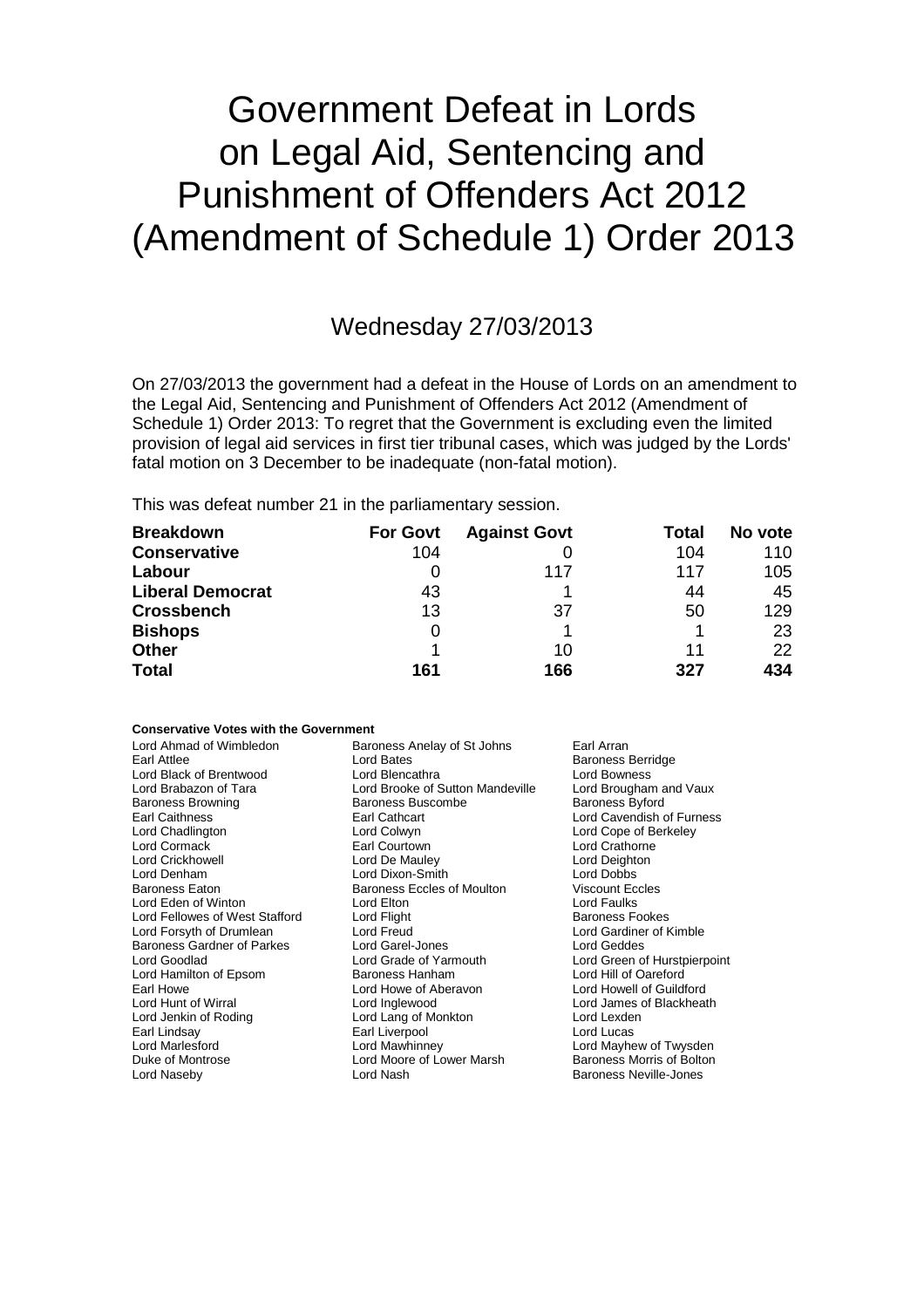Lord Swinfen **Lord Taylor of Holbeach Lord Trimble**<br>
Lord Trimble **Viscount Trenchard Lord True** Lord Tugendhat **Viscount Ullswater Viscount Ullswater**<br>
Lord Vinson<br>
Lord Wasserman

Baroness Newlove Lord Northbrook Lord Norton of Louth Baroness O'Cathain Lord Popat Viscount Ridley Lord Ryder of Wensum Baroness Seccombe Earl Selborne<br>
Lord Selkirk of Douglas Baroness Shackleton of Belgravia Baroness Sharples Lord Selkirk of Douglas Baroness Shackleton of Belgravia<br>
Lord Shaw of Northstead
Baroness Shackleton of Belgravia Lord Shaw of Northstead Lord Skelmersdale **Baroness Stedman-Scott**<br>
Lord Stewartby **Baroness Stewell of Beeston** Lord Strathclyde Lord Stewartby **Baroness Stowell of Beeston** Lord Strathclyde<br>
Lord Swinfen **Baroness Stowell of Beeston** Viscount Trenchard Lord Trimble **Communist Communist Communist Communist Communist Communist Communist Communist Communist Communist Communist Communist Communist Communist Communist Communist Communist Communist Communist Communist Communis** Lord Vinson Lord Wasserman Baroness Wheatcroft Viscount Younger of Leckie

#### **Conservative Votes against the Government**

**-**

### **Labour Votes with the Government**

**-**

## **Labour Votes against the Government**

Baroness Armstrong of Hill Top Lord Bach Lord Barnett<br>
Lord Bassam of Brighton Lord Berkeley Cord Barnett Lord Bassam of Brighton **Lord Berkeley Lord Bilston Lord Bilston Cord Bilston**<br>
Lord Boaten Lord Boateng<br>
Lord Borrie Baroness Blackstone Lord Boateng Lord Borrie Lord Brookman Lord Browne Lord Carter of Coles<br>
Lord Christopher Lord Clark of Windermere Lord Clinton-Davis Lord Collins of Highbury **Baroness Corston**<br> **Lord Davies of Oldham Baroness Corston Lord Davies of Coitv** Baroness Donaghy Lord Dono<br>
Lord Eatwell Lord Elder Baroness Farrington of Ribbleton Lord Foulkes of Cumnock Baroness Gale<br>Baroness Gibson of Market Rasen Lord Giddens Commock Baroness Golding Baroness Gibson of Market Rasen Lord Giddens<br>Lord Gordon of Strathblane Baroness Gould of Potternewton Lord Grantchester Lord Grenfell Lord Grocott Lord Harris of Haringey **Lord Harrison**<br>
Lord Haworth **Lord Hart of Chilton** Baroness Hayter of Kentish Town Lord Haworth **Exercise Baroness Hayter of Kentish Town** Baroness Healy of Primrose Hill<br>Baroness Henig Baroness Hillton of Eggardon Baroness Hollis of Heigham Baroness Henig **Baroness Hilton of Eggardon** Baroness Hollis of Heighar<br>
Lord Howarth of Newport Baroness Howells of St Davids Lord Hughes of Woodside Lord Howarth of Newport Baroness Howells of St Davids<br>Lord Hutton of Furness Lord Irvine of Lairg Lord Hutton of Furness Lord Irvine of Lairg Lord Janner of Braunstone Baroness Kinnock of Holyhead Lord Kinnock<br>
Lord Knight of Weymouth Lord Lea of Crondall Lord Knight of Weymouth **Lord Lea of Crondall** Baroness Liddell of Coatdyke<br>
Baroness Lister of Burtersett Lord Lord Lympne **Lord Macdonald of Tradeston** Lord MacKenzie of Culkein Lord Maxton Lord Maxton Lord McAvoy<br>
Lord McFall of Alcluith **Lord McKenzie of Luton** Baroness McIntosh of Hudnall Lord McKenzie of Luton Lord McFall of Alcluith Baroness McIntosh of Hudnall<br>
Lord Mitchell<br>
Lord Moonie Lord Mitchell **Lord Moonie** Lord Moonie **Lord Lord Morgan**<br>
Baroness Nve **Lord Collact Lord C'hell of Clackmannan** Lord Patel of Blackburn Baroness Nye Lord O'Neill of Clackmannan<br>
Lord Peston<br>
Lord Peston Lord Ponsonby of Shulbrede Baroness Prosser Baroness Quin<br>
Baroness Ramsav of Cartvale Lord Reid of Cardowan<br>
Lord Reid of Cardowan Examples Rendell of Babergh Lord Richard<br>
Lord Rosser Lord Rosser<br>
Lord Rowlands Cord Baroness Royall of Blaisdon Lord Sawyer Baroness Scotland of Asthal Baroness Sherlock Niscount Simon<br>Baroness Smith of Basildon Bord Solev Corporation Corporation Corporation Corporation Baroness Smith of Basildon Lord Soley Lord Temple-Morris Lord Temple-Morris Lord Temple-Morris Lord Tunnicliffe Baroness Thornton Lord Tomlins<br>
Baroness Turner of Camden Lord Warner Lord West of Spithead Baroness Wheeler Baroness Wheeler Baroness Wilkins Lord Whitty **Communist Communist Communist Communist Communist Communist Communist Communist Communist Communist Communist Communist Communist Communist Communist Communist Communist Communist Communist Communist Communist** 

Baroness Adams of Craigielea Lord Adonis<br>
Baroness Armstrong of Hill Top Lord Bach<br>
Lord Baroness Armstrong of Hill Top Lord Bach Lord Clark of Windermere Lord Clinton-Davis<br>Baroness Corston Baroness Crawley Lord Elder  $\overline{\phantom{a}}$ <br>
Lord Foulkes of Cumnock Baroness Gale Baroness Gould of Potternewton Lord Graham of Edmonton<br>Lord Grenfell Cord Grocott Lord Kennedy of Southwark Baroness K<br>Lord Kinnock Baroness Kennedy of The Shaws Baroness Kennedy of The Shaws Baroness Kennedy Shaws Baroness Kenne Lord Lympne<br>
Lord Maxton<br>
Lord MacAvoy Lord Peston **Communist Communist Communist Person** Baroness Pitkeathley<br>
Baroness Prosser **Baroness** Quin Baroness Ramsay of Cartvale Lord Reid of Lord Richard<br>
Lord Richard Carl Lord Rosser Baroness Royall of Blaisdon Lord Sawyer<br>
Baroness Sherlock Corporation Corporation Corporation Lord Warner **Camen Lord Warner Camen Lord Warner Camen Lord Warner Camen Lord Warner Baroness Warwick of Undercliffe**<br>Baroness Wheeler **Baroness Whitaker** 

Lord Davies of Coity **Baroness Dean of Thornton-le-Fylde**<br>
Lord Donoughue **Baroness Dean of Thornton-le-Fylde** Lord Young of Norwood Green

### **Liberal Democrat Votes with the Government**

Lord Addington Lord Alderdice Baroness Barker Baroness Bonham-Carter of Yarnbury Lord Bradshaw<br>Lord Burnett Baroness Baroness Baroness Lord Burnett Lord Chidgey Cord Chidgey Baroness Doocey<br>
Lord Dykes Baroness Falkner of Margravine Baroness Garden of Frognal Lord Dykes **Baroness Falkner of Margravine** Baroness Gard<br>Baroness Hamwee **Baroness Hussein-Ece** Baroness Jolly Baroness Hamwee **Baroness Hussein-Ece** Baroness Jolly<br>Baroness Kramer **Baroness Hussein-Ece Baroness Hussein-** Lord Loomba Baroness Kramer **Lord Lee of Trafford**<br>
Lord Maclennan of Rogart **Baroness Maddock** Lord McNally **Community** Lord Newby **Community** Baroness Northover

Lord Marks of Henley-on-Thames